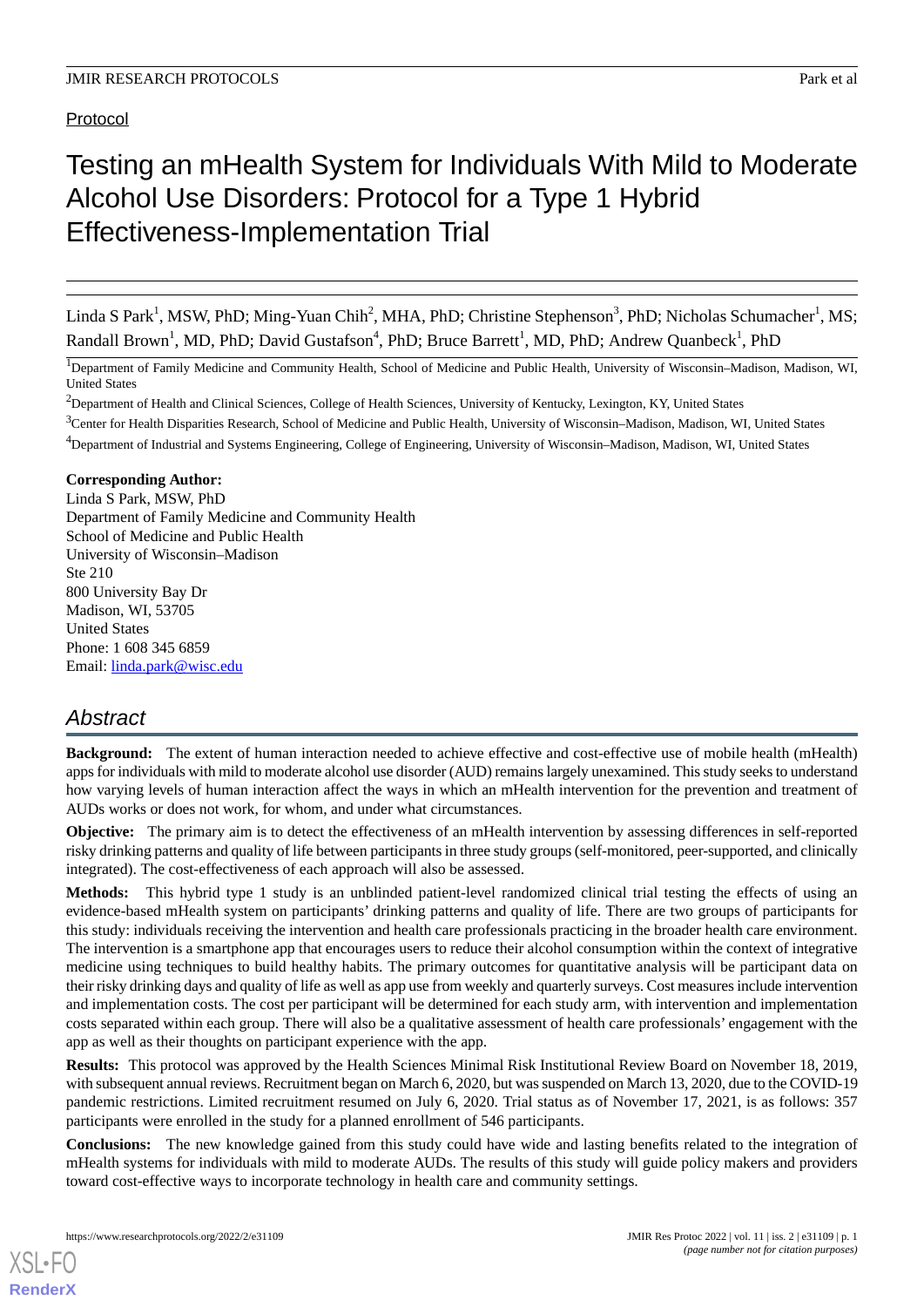**Trial Registration:** ClinicalTrials.gov NCT04011644; https://clinicaltrials.gov/ct2/show/NCT04011644 **International Registered Report Identifier (IRRID):** DERR1-10.2196/31109

(JMIR Res Protoc 2022;11(2):e31109) doi: [10.2196/31109](http://dx.doi.org/10.2196/31109)

# **KEYWORDS**

mHealth; mobile health; alcohol use disorder; alcohol reduction; wellness; risky drinking; quality of life; protocol

# *Introduction*

# **Overview**

This paper describes the protocol for a randomized clinical trial testing an evidence-based alcohol use recovery app adapted for use as a prevention and harm-reduction app for individuals with mild to moderate alcohol use disorder (AUD). This was adapted from an app that was shown to be helpful for patients in residential treatment centers. Alcohol misuse, high-risk drinking, and AUD constitute a public health crisis in the United States [[1\]](#page-9-0). This rate of high-risk drinking has substantially increased in recent years, with 1 in 8 adults reporting high-risk drinking in the past year  $[1]$  $[1]$ . In the study cited, high-risk drinking was defined as exceeding the recommended drinking limit of 3 in a day for women and men aged ≥65 years or 4 for men aged ≤65 years at least weekly in the past 12 months [[2\]](#page-9-1). Increases in alcohol use in general and high-risk drinking predict an increase in the treatments needed for certain chronic comorbidities [[3\]](#page-9-2). Improving access to effective treatment is critical for a disease as pervasive as AUD, for which few receive treatment.

# **Background**

The use of mobile health (mHealth) apps to improve the self-management of chronic diseases has steadily increased. A growing body of research has begun to show positive outcomes related to mHealth in the management of chronic conditions [[4](#page-9-3)[,5](#page-9-4)], specifically for unhealthy alcohol use [\[6](#page-9-5)-[8\]](#page-9-6).

This study uses an mHealth app called *Tula*, Sanskrit for *balance*. Tula is based on Addiction-Comprehensive Health Enhancement Support System (A-CHESS), which was one of the first mHealth apps proven effective in a randomized clinical trial of patients recovering from severe AUD [\[8](#page-9-6)]. In an earlier study, A-CHESS showed a 57% reduction in risky drinking days among patients using the app with standard of care compared with those who did not use an app when leaving a 90-day residential treatment for AUD. Since then, the platform has been used as an addiction recovery support and relapse prevention with thousands of patients across various settings, including at-risk veterans in upstate New York [[9\]](#page-9-7), women in rural Appalachia [\[10](#page-10-0)], and drug-court participants in Massachusetts [\[11](#page-10-1)]. The intervention was also adapted for specific populations; for instance, a Spanish-language version of the app was developed to test a culturally relevant recovery support service for Hispanic and Latino patients completing residential treatment in the Boston area [[12\]](#page-10-2). The system has been adapted for other substance use disorders, and A-CHESS is currently being tested in a randomized trial of patients with opioid use disorder [\[13](#page-10-3)]. In addition, the platform—under the name *Seva*, Sanskrit for *selfless caring*—was used in the first mHealth implementation research trial that aimed to integrate behavioral health treatment into primary care [\[14](#page-10-4)]. The original and subsequent versions of A-CHESS have a theoretical basis in self-determination theory, which holds that helping people meet three basic needs—feeling competent, feeling related to others, and feeling internally motivated and not coerced in one's actions—improves their adaptive functioning [\[15](#page-10-5)].

To our knowledge, the literature does not address the extent to which human interaction is needed to achieve the most clinically effective and cost-effective benefits of mHealth app use. Addressing these questions is essential for determining the future role of mHealth in reducing drinking and alcohol-related harm. These questions have implications for addressing substance use disorders and other chronic illnesses within health care settings.

# **Objectives**

This study seeks to understand how varying levels of human interaction affect the ways in which an mHealth system works or does not work, for whom, and under what circumstances. This trial tests three different mHealth support models: (1) on their own (a self-monitored, low-touch model) or in conjunction with either (2) peer support from a community organization (a medium-touch model) or (3) clinical support within a primary health care system (a high-touch model). We hypothesize that the differences in level of interaction (*human touch*) within the 3 mHealth support models will demonstrate effectiveness, allowing cost-effectiveness assessment and potential for dissemination in a population [\(Table 1\)](#page-2-0). The low-touch model is the least costly and easiest to implement because of its low level of required support. However, if active involvement of either peer support specialists or health care staff substantially increases the effectiveness, the additional cost may be a worthwhile investment.

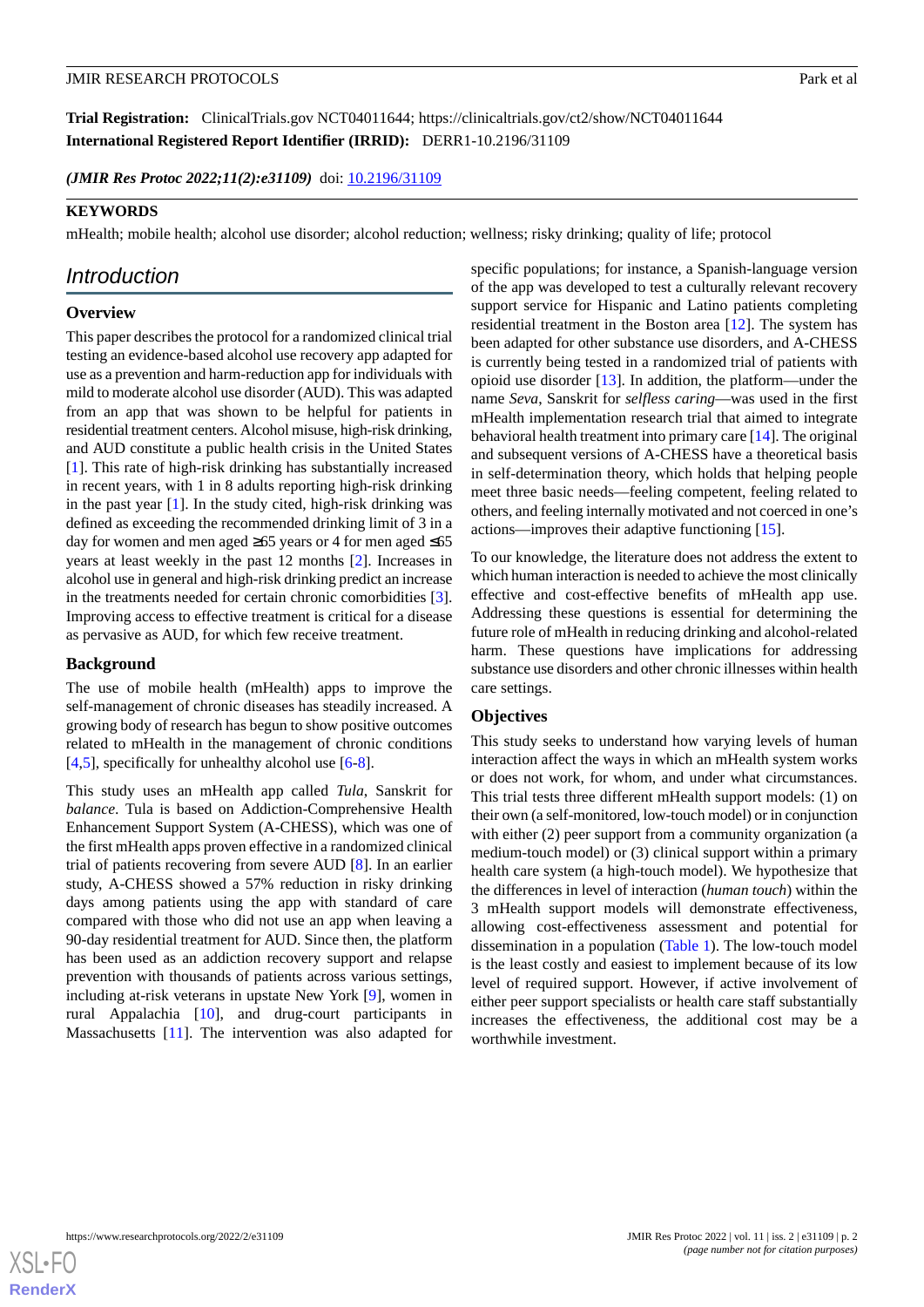<span id="page-2-0"></span>**Table 1.** The 3-month intervention: 3 study arms.

| Self-monitored (app only)                                      | Peer-Supported                                                                         | Clinically integrated                                                                         |  |
|----------------------------------------------------------------|----------------------------------------------------------------------------------------|-----------------------------------------------------------------------------------------------|--|
| Unguided use of Tula                                           | Tula use supported by a community-based peer<br>support specialist                     | Tula use supported by the health coach                                                        |  |
| Study team conducts safety monitoring and<br>technical support | Interpersonal communication and wellness<br>monitoring via the app.                    | Up to three $1:1$ health coaching sessions via phone<br>call                                  |  |
| No discussion forum                                            | specialist                                                                             | A discussion forum moderated by a peer support A discussion forum moderated by a health coach |  |
| No communication feature with private messag-<br>ing           | The private messaging feature in communication<br>routing to a peer support specialist | The private messaging feature in communication<br>routing to a health coach                   |  |
| No dashboard access                                            | No dashboard access                                                                    | Health monitoring supported by a clinician dash-<br>board                                     |  |

The primary aim is to detect the effectiveness of the intervention on (1) self-reported risky drinking patterns and (2) quality of life in the three study groups (self-monitored, peer-supported, and clinically integrated). The secondary aims complement the primary aim. First, we will look at the degree to which sex (male or female) and severity of alcohol use moderates the intervention outcomes among Tula users and the degree to which patient competence, relatedness, and autonomous motivation (the 3 tenets of self-determination theory) [\[15](#page-10-5)] mediate the intervention effect in the Tula groups. We will also assess the cost-effectiveness of each approach. Finally, we will conduct qualitative assessment interviews to understand clinician and implementer engagement and ways to refine Tula and its associated integration for future implementation and dissemination.

#### **Study Design**

The study is an unblinded, patient-level, randomized clinical trial ([Figure 1\)](#page-2-1). A hybrid type I design  $[16]$  $[16]$  is used to test the effects of an intervention while simultaneously gathering information related to implementation. This hybrid type I trial tests the effects of the use of an evidence-based mHealth system on participants' moderate- to high-risk drinking patterns and quality of life. The study design allows for each of the 3 randomized groups to receive an intervention variant using mHealth support models designed to support the clinical integration of behavioral intervention technologies (BITs), as described by Hermes et al [[17\]](#page-10-7). The study design compares a fully automated BIT with 2 guided BITs, differentiated by graduated levels of external support (as described in detail in the Intervention section).

<span id="page-2-1"></span>

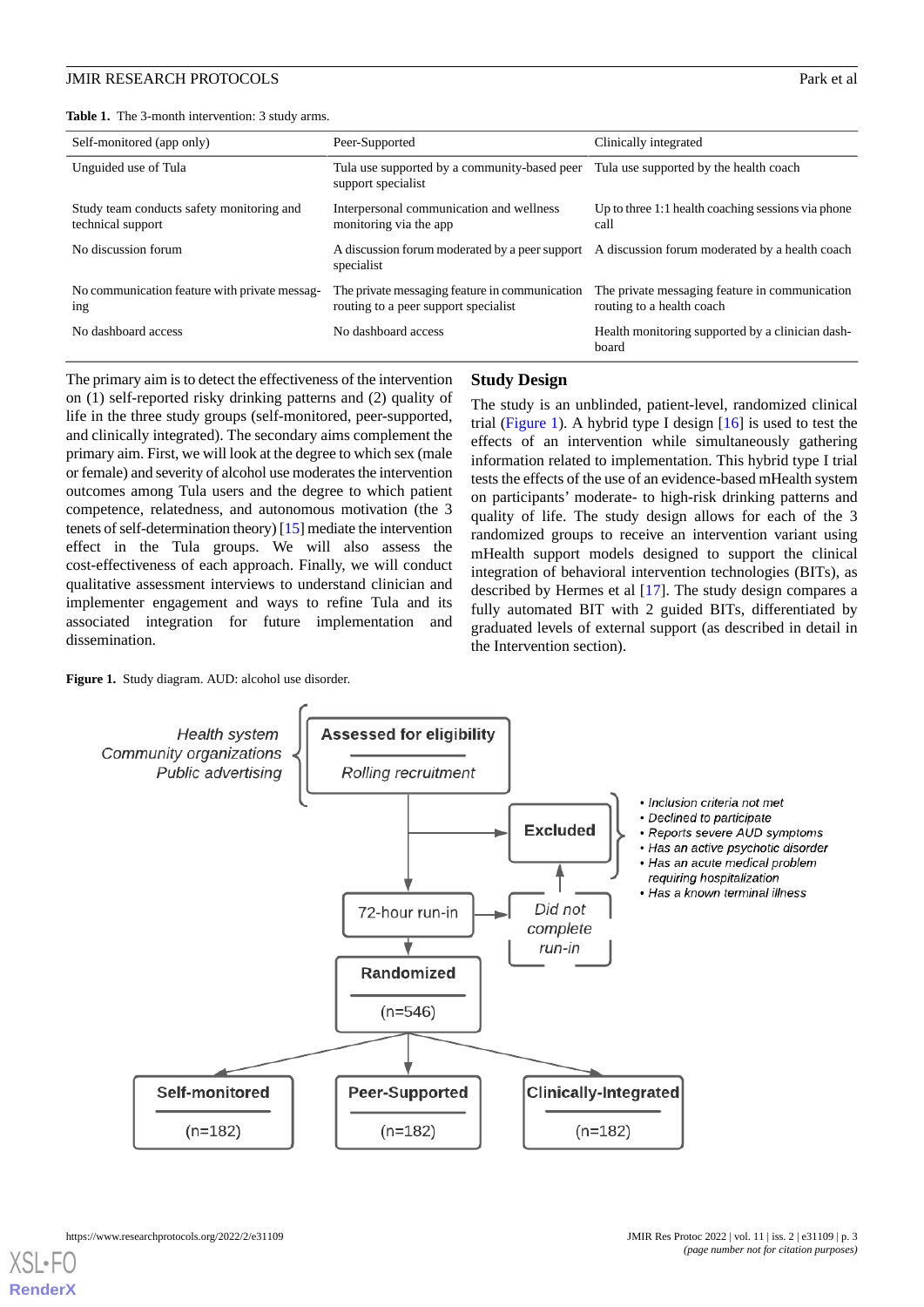**Inclusion and Exclusion Criteria for Participants Receiving**

Participants will self-refer to the study; members of the study team will determine eligibility based on self-reported data ([Textbox 1](#page-3-0)) collected via a secure, web-based screening survey. Other substance use disorders or misuse of other substances will not preclude participants' enrollment in the study. If the following scenarios occur during a participant's study period, the participant will remain enrolled in the study and their circumstances will be documented by the study coordinator: The participant is unreachable for follow-up surveys. The participant becomes incarcerated. In the case of incarceration, no study data will be collected during the

**the mHealth Intervention**

time they are in custody.

# *Methods*

### **Participants, Interventions, and Outcomes**

### *Study Setting*

### **Overview**

The study setting to recruit participants is the geographic boundaries of a large academic integrated health care system spanning several contiguous counties in a Midwestern state. The study management site is housed within the academic medical center (a university with a medical school and a teaching hospital or health care system) [\[18](#page-10-8)]. As an mHealth study, this study is conducted in a fully remote fashion, including partnerships with local community organizations.

#### **Eligibility Criteria**

<span id="page-3-0"></span>There are two groups of participants for this study: (1) individuals who will receive the intervention and (2) health care professionals practicing in a broader health care environment.

**Textbox 1.** Patient inclusion and exclusion criteria.

#### **Inclusion criteria**

- Aged  $\geq$ 21 years
- Wants to reduce drinking
- Owns a smartphone and is willing to download and use the Tula app
- Lives within the health system service area
- Meets at least one of the following criteria:
	- Alcohol Use Disorders Identification Test  $[19]$  screening score ≥8 or
	- Responds "yes" to at least two questions on the alcohol use disorder (AUD) or the Diagnostic and Statistical Manual of Mental Disorders-5th edition (DSM-5) [\[20\]](#page-10-10) or
	- Reports moderate- to high-risk drinking patterns (as defined by the National Institute on Alcohol Abuse and Alcoholism over the previous week):
		- More than 3 drinks on any single day and more than 7 drinks per week (women)
		- More than 4 drinks on any single day and more than 14 drinks per week (men)

#### **Exclusion criteria**

- Reports symptoms consistent with severe AUD during screening (more than 6 of 11 symptoms from DSM-5 criteria; this app does not provide support for severe AUD)
- Has an active psychotic disorder diagnosis
- Has an acute medical problem requiring immediate hospitalization
- Has a known terminal illness

# **Inclusion and Exclusion Criteria for Health Care Professionals**

The selected group of health care professionals will include (1) clinicians who provided information about the study to at least one patient; (2) health care professionals who participated in interviews during the development year preceding the clinical trial; or (3) health care professionals who were involved in the implementation and could provide a health system perspective.

# *Intervention*

#### **Overview**

Similar to previous and concurrent versions of A-CHESS, Tula operates on smartphones. Tula maintains the core components of A-CHESS but is modified to address the broad spectrum of issues related to alcohol misuse likely to be found in any community in the United States. For example, while the original version of A-CHESS [[8\]](#page-9-6) encouraged participants to abstain from using alcohol as a part of their AUD recovery, Tula encourages users to reduce their use of alcohol. One key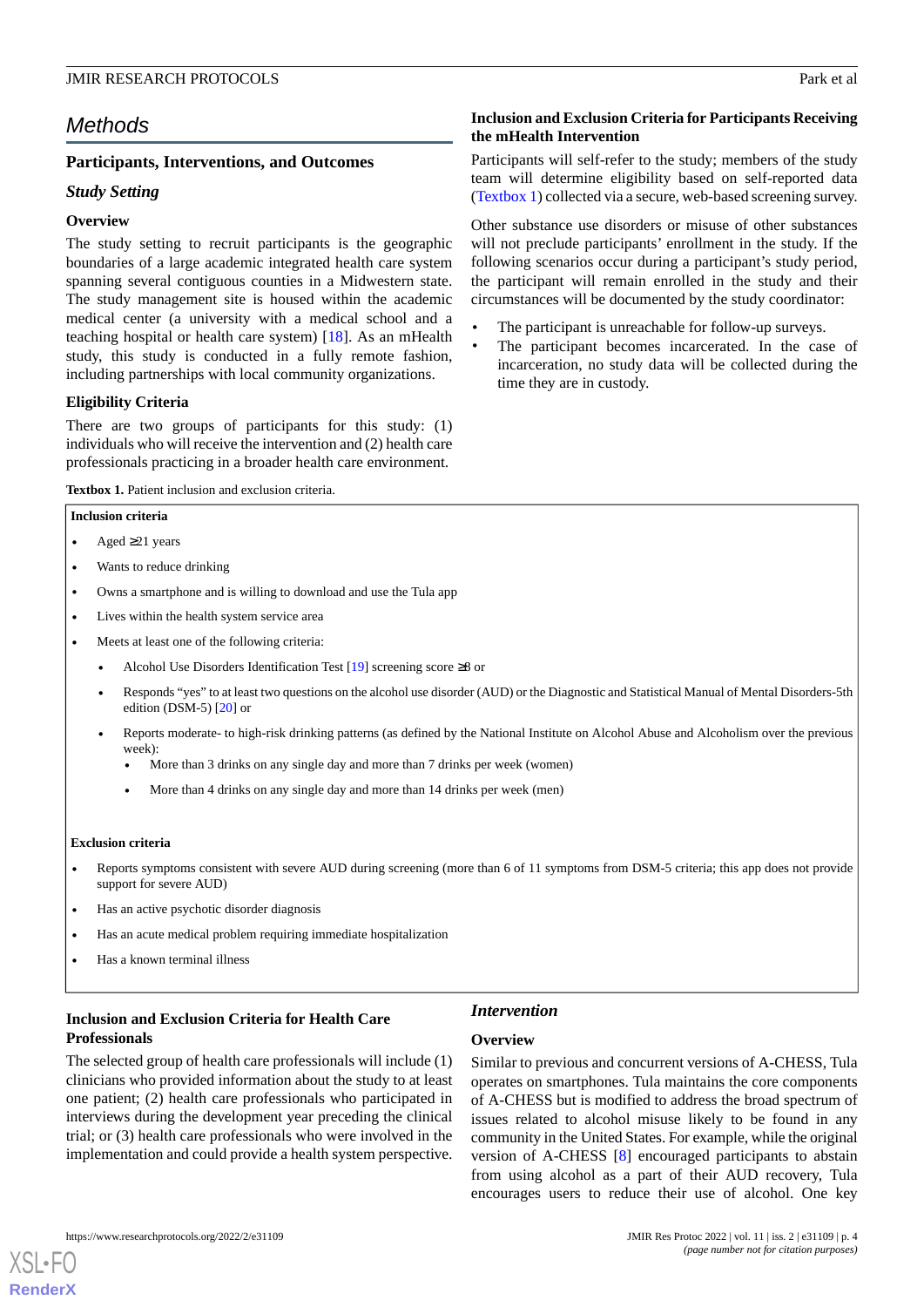adaptation is that Tula adopts the principles of the Whole Health model [\[18](#page-10-8)], placing alcohol use reduction within the context of integrative medicine, an adaptation made based on input from partnering health care stakeholders.

Tools and services in Tula ([Textbox 2\)](#page-4-0) include self-assessments; goal-setting tools and strategies; techniques for maintaining motivation and building healthy habits; information about drinking and wellness; strategies for reducing drinking and meeting other health goals; audio recordings; and other tools for stress reduction, relaxation, and personal health management.

<span id="page-4-0"></span>**Textbox 2.** Tula content and tools.

#### **Feature and description**

- Thought of the Day: daily inspirational quotes intended to motivate and engage participants.
- Whole Health: the Whole Health module provides information and tools to improve the whole health of a person. These topics and tools include the following: What is Whole Health; Circle of Health; Self-Care; Mindful Awareness; Whole Health Resources; and a Personal Health Inventory.
- Motivation: users can record in words and photos their reasons for wanting to work on their drinking and wellness. Other journaling and curation tools to boost motivation include "What Matters to Me," a Gratitude journal, and "Favorites."
- Tracker (the Tracker feature is accessed by all participants but is also monitored by the health coach in the clinically integrated group as part of the health coaching goal-setting): the Tracker tool allows users to set and review goals, track and graph their progress, and record their health and wellness patterns related to their quality of life (such as mood, sleep, social support, etc).
- Communication (communication features are limited in the self-monitored group): users can send and receive private messages with other Tula members and can access in-app discussion forums with other members of their group.
- Information: a content and resource library organized around the Circle of Health's eight domains of self-care—Working Your Body, Sleep and Recharge, Food and Drink, Personal Development, Relationships, Mood and Mindset, Surroundings, and the Power of the Mind.
- Relaxation: information on relaxation techniques, audio recordings for guided meditation, and binaural beats.
- Strategies: tips for reducing drinking, cognitive behavioral therapy, and goal-setting.
- What are you grateful for: a daily prompt to reflect on gratitude.

#### **mHealth Implementation Models**

[Table 1](#page-2-0) outlines the key characteristics of the study arms during the 3-month active intervention period for each patient. All participants had access to the same basic content in Tula. The key differences relate to the level of human touch available by study group assignment.

#### **Self-monitored Group (Low Touch)**

Participants will use the app on their own, just as they would any commercially available health app downloaded to their smartphone. There is no access to a discussion forum and private messaging, or the aid of an external care team or social support. Participants may reach out to the study team by email, phone, or from within the app via the "Messages from the Researchers" tool. Communication is only intended for participants to ask questions about the app, about the study, and receive technological support. The study team conducts routine safety monitoring based on participant use data and any communication initiated by the participants to the study team.

#### **Peer-Supported Group (Medium Touch)**

Participants have access to social support and access to certified peer support specialists. Peer support specialists are staff members from a community partner outside of the health care system. Newly randomized participants receive a welcome message via the private messaging feature in Tula from peer support specialists. To maintain anonymity, all participants identify themselves using their username. The participants' main interactions are with other members in the same group

through discussion forums where they share posts. Peer support specialists moderate and participate in the discussion forums while encouraging the use of Tula (eg, by posting topics in the discussion forum, pointing Tula users to a potentially helpful tip). They have no access to study data and only know the participants through their usernames.

#### **Clinically Integrated Group (High Touch)**

Participants have access to a discussion forum specific to this group and have access to a certified health coach. Health coaches, as employees of the health care system, help individuals make lifestyle changes to achieve their goals for health and wellness. Participants can have 3 one-on-one personal health coaching sessions (via phone) during the active 90-day implementation period. Health coaches will provide a structure for participants to achieve their self-identified goals by helping them envision a healthier lifestyle as they reduce their alcohol consumption. Participants can opt to share selected Tula data with the health coach through a dashboard—data on drinking days or drinks per day and other data reported via weekly surveys. These data allow health coaches to provide more responsive support to participants in meeting their goals for alcohol use.

#### *Outcomes*

#### **Overview**

[Table 2](#page-5-0) shows the outcomes and the mediators and their measurement. The definition and psychometric properties of each measure are also listed.



**[RenderX](http://www.renderx.com/)**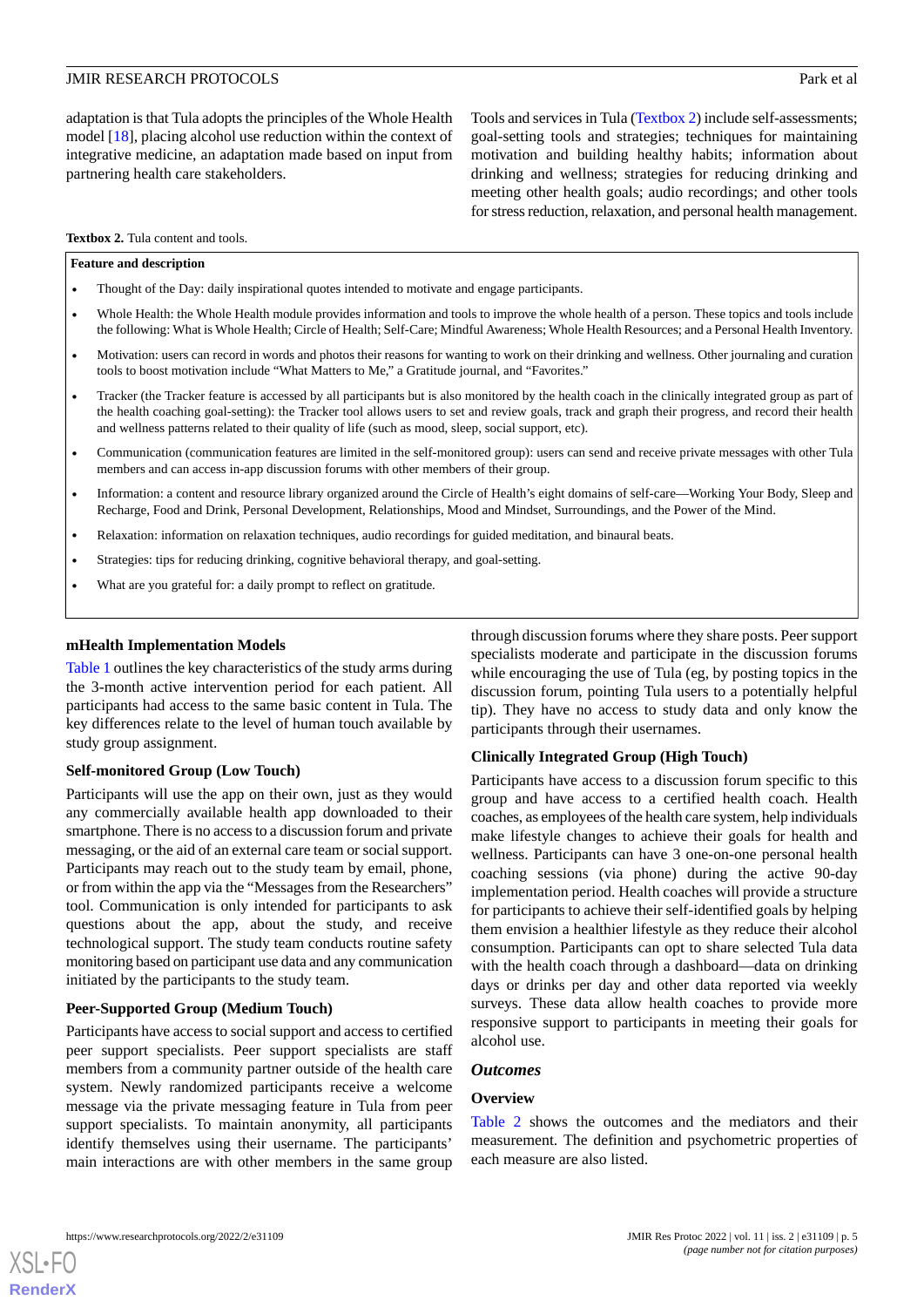<span id="page-5-0"></span>**Table 2.** Outcomes and measures.

| Dimension                   | Measure                                                               | Source                                 | Timing (after randomization) |
|-----------------------------|-----------------------------------------------------------------------|----------------------------------------|------------------------------|
| <b>Primary outcomes</b>     |                                                                       |                                        |                              |
| Risky drinking days         | Timeline follow back [21,22]                                          | Participant survey                     | 0, 3, 6, 9, and 12 months    |
| Quality of life             | PROMIS <sup>a</sup> Global Health [23] and 2 COVID-19 impact<br>items | Participant survey                     | 0, 3, 6, 9, and 12 months    |
| <b>Cost outcomes</b>        |                                                                       |                                        |                              |
| Health care use             | Medical services utilization form [24]                                | Participant survey                     | $0, 6,$ and 12 months        |
| Implementation costs        | COINS <sup>b</sup> <sub>[25]</sub>                                    | Health care professional<br>interviews | Every 6 months               |
| <b>Mediators</b>            |                                                                       |                                        |                              |
| Relatedness                 | McTavish Bonding Scale [26]                                           | Participant survey                     | 0, 3, 6, 9, and 12 months    |
| Competence                  | Perceived Competence Scale                                            | Participant survey                     | $0, 3, 6, 9,$ and 12 months  |
| Autonomous motivation       | TSRQ <sup>c</sup>                                                     | Participant survey                     | 0, 3, 6, 9, and 12 months    |
| Tula use (patients)         | Number of days used; number of pages viewed                           | Server log files                       | Continuous                   |
| <b>Other outcomes</b>       |                                                                       |                                        |                              |
| Risk and protection factors | Brief Alcohol Monitor (revised) [27]                                  | Participant survey                     | Weekly                       |
| Tula use (clinicians)       | Number of days used                                                   | Server log files                       | Continuous                   |
| Patient characteristics     | Race, ethnicity, biological sex, and age                              | Participant survey                     | 0 months                     |

<sup>a</sup>PROMIS: Patient-Reported Outcomes Measurement Information System.

<sup>b</sup>COINS: Cost of Implementing New Strategies.

<sup>c</sup>TSRQ: Treatment Self-Regulation Questionnaire.

#### **Primary Outcomes**

The primary outcomes include patient-reported risky drinking days and quality of life. Risky drinking days are the number of days on which a participant's drinking in a 2-hour period exceeded 4 standard drinks for men and 3 standard drinks for women, defined using the National Institute on Alcohol Abuse and Alcoholism's definition of a standard drink as 1 containing 14 g of 1 alcohol (12 oz of regular beer, 5 oz of wine, or 1.5 oz of distilled spirits) [\[2\]](#page-9-1). Risky drinking days are measured using the patient-reported timeline follow back survey. The timeline follow back survey consistently demonstrates reliability for assessments in recall periods as long as 6 months, test-retest reliability of ≥0.80, and convergent and discriminant validity with other measures; it also correlates with collateral reports and urine toxicology tests [\[28](#page-10-18)]. Quality of life will be measured using the Patient-Reported Outcomes Measurement Information System (PROMIS) Global Health scale, a 10-item subjective measure of general health [[29\]](#page-10-19). It includes a 4-item global physical health scale (Cronbach  $\alpha$ =.81), a 4-item global mental health scale (Cronbach  $\alpha = .86$ ), and two additional items—general health and satisfaction with social roles—that can each be scored as a single item. The PROMIS scales were developed using item response theory and capture a greater range of the trait being measured with greater precision than other instruments. At the beginning of the COVID-19 pandemic, we added two 5-point Likert scale items asking about the impact of the COVID-19 pandemic on participants'physical and mental health.

#### **Cost Outcomes**

Cost measures include health care use costs and intervention and implementation costs. Health care use will be collected from the self-reported medical services utilization form [[24\]](#page-10-14) (6 items). Intervention costs will be determined using Tula time-stamped log files and billing codes logged by the health coach. Implementation costs will be determined through clinic staff interviews at the end of the intervention period using the Cost of Implementing New Strategies model [[30\]](#page-10-20). The cost per participant will be determined for each study arm (self-monitored, peer-supported, and clinically integrated) with intervention and implementation costs separated within each group.

#### **Mediators**

Several mediators include the 3 fundamental psychological needs based on the self-determination theory [[15\]](#page-10-5) and the Tula use data. Among the 3 core needs specified by self-determination theory, relatedness will be measured using the McTavish 5-item Bonding scale [[26\]](#page-10-16), which is highly correlated with other social support scales, has a high reliability of 0.9, and has been found to mediate effects between patients' use of eHealth systems and their coping behaviors [\[26](#page-10-16),[31\]](#page-10-21). Competence will be measured by the perceived competence scale, a 4-item alcohol-addiction focused scale rating confidence in the ability to cope in high-risk situations; reported reliability was above 0.9 [\[32](#page-11-0)]. Autonomous motivation will be measured by the modified Treatment Self-Regulation Questionnaire, which uses a 7-point Likert scale to respond to 5 items assessing the degree to which a person's motivation for healthy behavior is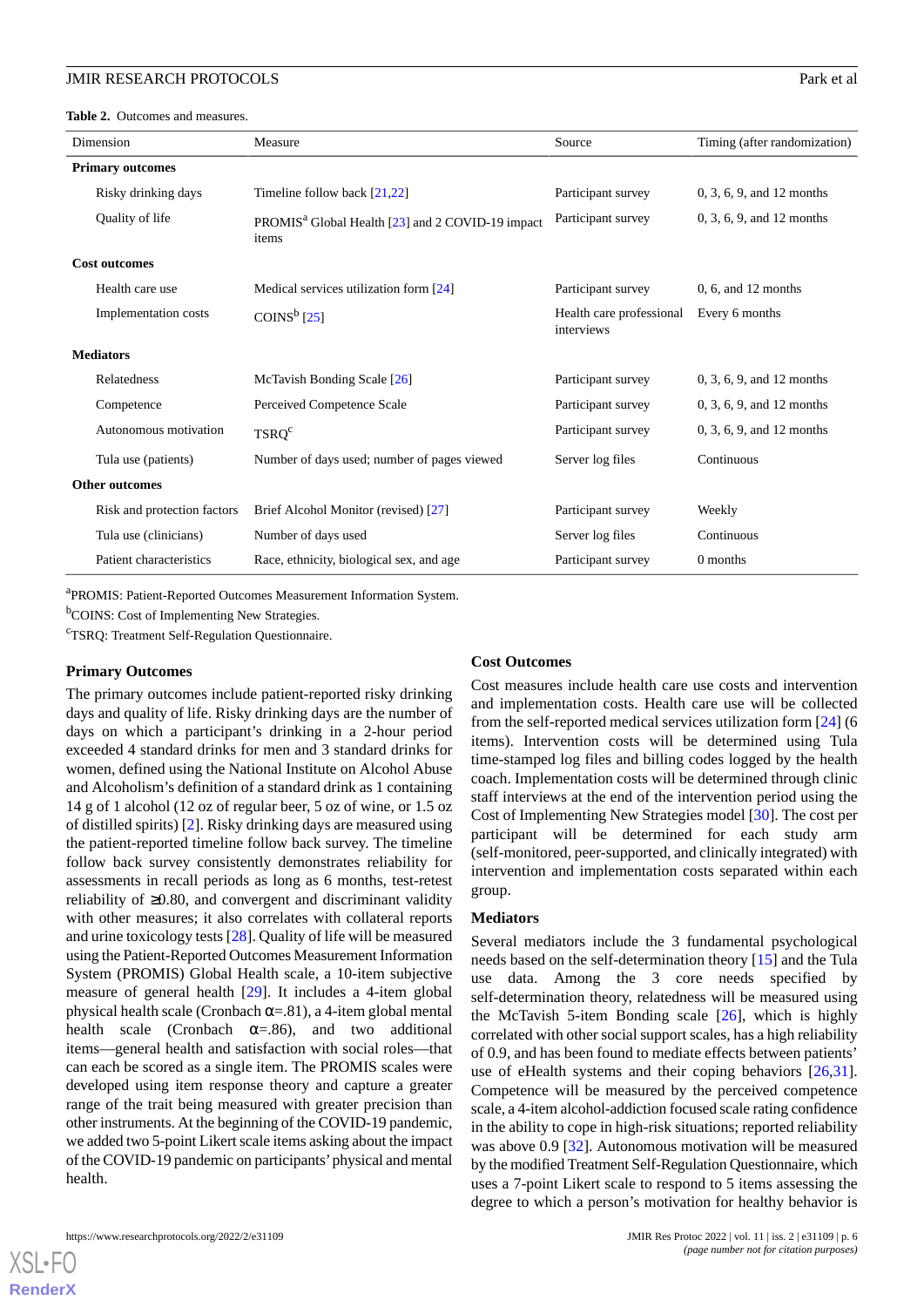autonomous. Previous tests found good reliability (Cronbach  $\alpha$ =.88) and predicted changes in health-related behavior (*P*<.001). Participant use of Tula will be measured by the number of days using Tula and the number of pages viewed. Days of use and pages were found to be associated with a reduction in risky drinking days among AUD participants [[8\]](#page-9-6). Clinician use of Tula will be measured by counting the number of days per month in which clinicians log into the system during the intervention period and the pages viewed.

#### <span id="page-6-0"></span>**Figure 2.** Participant timeline.

### *Participant Timeline*

Participants' involvement in the study can be divided into four distinct phases: (1) a pre-enrollment period encompassing screening completion, evaluation by the study team, and downloading the app; (2) an enrollment period consisting of a 2-stage consent process framing a 72-hour run-in period, a phone call with a member of the research team, randomization, and the final confirmation of enrollment; (3) a 3-month active intervention period; and (4) a 9-month follow-up period ([Figure](#page-6-0) [2\)](#page-6-0).



The pre-enrollment and enrollment phases, together, may range from approximately 48 hours to 3 weeks, depending on the participant's responsiveness and availability. Once enrolled, a participant will be engaged in the study for 12 months.

#### **Sample Size**

This study was designed to detect the differences in the two primary outcomes, Risky Drinking Days and Quality of Life, among the 3 groups. In a previous study [[33\]](#page-11-1), after a 6-month web-based intervention study, alcohol users in the internet-based, therapist-led group reported having fewer drinks (Cohen *d*=0.38) and a better quality of life (Cohen *d*=0.44) than those in the internet-based, self-help group. In this protocol, sufficient power (1-β=.80, multiple comparison adjusted Cronbach  $\alpha$ =.00833, 2-tailed) to detect a more conservative effect size of Cohen *d*=0.25 in a design with 4 repeated measurements with a first-order autoregressive covariance structure (correlation  $p=0.3$ ) would require approximately 182 participants per group (or a total of 546), assuming 28% attrition. Using prior research [[14\]](#page-10-4) to estimate the SD of risky drinking days, the effect of Cohen *d*=0.25 would equate to a difference of approximately 0.24 risky drinking days per week and 1.62 overall quality of life value measured by the PROMIS Global Health instrument.

# **Recruitment**

[XSL](http://www.w3.org/Style/XSL)•FO **[RenderX](http://www.renderx.com/)**

#### *Participant Recruitment*

Recruitment for this study relies on raising its visibility among key groups of stakeholders and tailoring our outreach efforts to be relevant and sensitive to each group's needs and interests. The study's recruitment strategy has centered on three key areas: clinical settings, community-based organizations, and the public media marketplace.

By promoting the study to health care professionals, primary care providers, social workers, emergency departments, and behavioral health specialists operating within the local health systems, we enlisted the help of clinical study champions and aim to provide information and resources they can share with patients who may be eligible for the study. Engaging with local leaders from underrepresented and marginalized communities and working to build or fortify relationships with community-based organizations and partners is critical for promoting the study in a way that invites participation and inclusion of diverse voices, perspectives, and experiences. Finally, the use of targeted digital and print media enables the study team to promote the study broadly but strategically while providing information and materials that enable potential participants to learn about the study in a way that maintains discretion, privacy, and autonomy.

All participants who complete the eligibility screen receive a US \$10 incentive, delivered in the form of a digital gift card when the study team notifies them of their eligibility.

#### *Recruitment of Health Care Professionals (After the Intervention)*

Upon completion of the study's active intervention and follow-up period, the study team will invite a select group of health care professionals to participate in the interviews. Email invitations will ask if they would like to share their experiences. Details of the study and their participation will be explained, and if they agree to participate in the study, signed informed consent will be collected in person, at the time of the interview, by a member of the study team.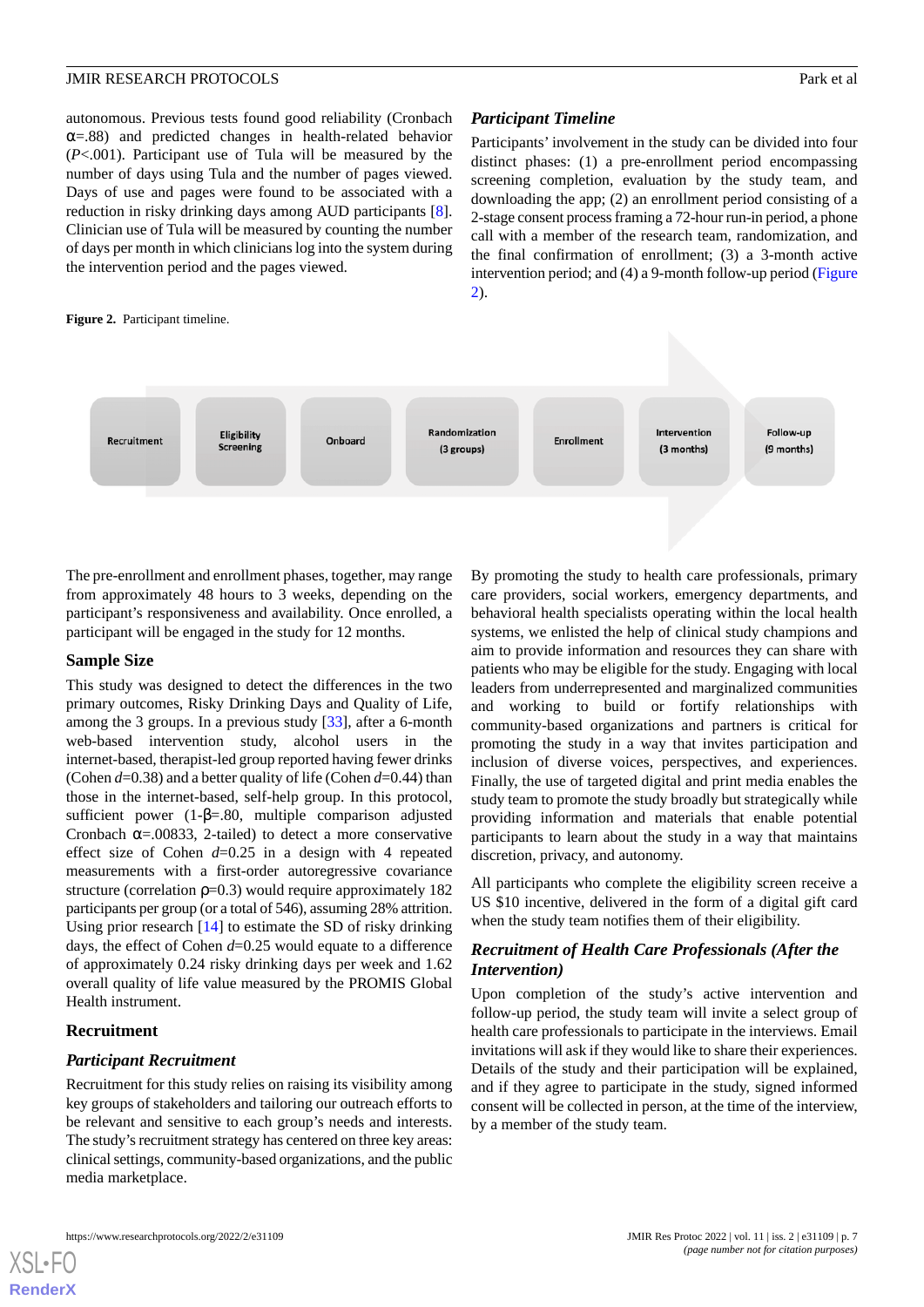#### **Assignment of Interventions**

### *Randomization*

The randomization list was generated using the block randomization procedure in the Power Analysis and Statistical Software (PASS 2020) and stratified for participant-reported biological sex (male or female) and alcohol use severity (mild or moderate) based on Diagnostic and Statistical Manual of Mental Disorders, fifth edition (DSM-5) scores (eg, mild=DSM-5 score 2-3 and moderate=DSM-5 score 4-6) calculated from participants' responses in the pretest survey ([Table 2](#page-5-0)).

To prepare the randomization tool, the program manager of the study team entered the sequence of randomization assignments for each stratification group into a protected spreadsheet and masked the data. During randomization, a researcher from the study team conducts an active call with the participant, enters the participant's study ID into the next available placement in the randomization sequence, and reveals or unmasks the participant's group assignment. Although on call with the participant, the researcher configures the participant's permissions in the app based on their group assignment and confirms that the participant has access to the version of the app that corresponds to their placement.

Before the randomization call, to limit or avoid interaction between the participants and the study team members responsible for conducting randomization, each stage of the pre-enrollment and enrollment process (screening, eligibility communication, scheduling, and randomization) is led by a different member of the team.

# *Enrollment*

Potential participants will complete a web-based eligibility survey on the research team's website. Eligible participants will receive an invitation to participate with instructions to begin the enrollment process and a link to download the app. They may receive up to 2 email reminders during the 2 weeks following their completed screening.

When participants opened the app, the first of 2 digital informed consent documents appeared. Participants may contact the study team by email or phone with questions or concerns before electronically signing the consent form. If a participant declines to participate (eg, do not consent), reasons for refusal (if provided) will be documented, in keeping with CONSORT (Consolidated Standards for Reporting Trials) standards [[32\]](#page-11-0). The study team will not initiate further contact with the participant.

Once participants consent and submit the digital consent form, they can create a user account initiating a 72-hour run-in period where they complete the baseline survey bundle (10 surveys, 64 questions in total). Participants who do not complete the 72-hour run-in are not randomized; their account is deactivated; they are removed from the study; and the reason for exclusion ("did not complete run-in") is documented accordingly.

Participants completing the 72-hour run-in are invited to schedule a call for the final step in the enrollment process. During the call, a member of the study team reviews the study

[XSL](http://www.w3.org/Style/XSL)•FO **[RenderX](http://www.renderx.com/)** and first consent form, answers any questions, and completes the randomization process. Once the app permissions have been reconfigured to the appropriate study group, the participant receives a second informed consent to review and sign. The second consent document describes the study activities specific to the participant's group assignment. Both informed consents are stored in the Study Information page in Tula for the participants' records with an option to print a paper copy.

Participants may withdraw their consent at any time throughout the 12-month period after their enrollment, at which time the study team will document their request, deactivate their account, and send a final confirmation. The participant will not receive further communication from the study.

# **Data Collection, Management, and Analysis**

# *Quantitative Data Collection*

The data collected by the Tula system come from multiple sources [\(Table 2](#page-5-0)). All surveys are conducted in the Tula app. Participants receive survey notifications from the Tula app on their phones and then complete the survey in the Tula app accordingly.

# *Baseline and Quarterly Surveys*

# **Weekly Surveys**

Tula prompts participants to take weekly surveys administered via the app to track their drinking and quality of life. Participants report their drinking using the 7-day timeline follow back [[21,](#page-10-11)[22](#page-10-12)] survey. A modified version of the Brief Alcohol Monitor [[27\]](#page-10-17) survey (10 items) allows participants to track individual risk and protection factors that may influence problematic alcohol use.

#### **Tula Use**

Tula use data are collected in time-stamped log files and include when a participant accessed Tula, the services used, duration of service use, pages viewed, messages posted and received, and content of messages. Tula use measures the dose of the intervention received for dose and response analyses.

#### **Health Care Use**

Health care use will be collected from the Self-reported Medical Services Utilization Form 61 (6 items; see [Table 2](#page-5-0) for frequency).

#### **Intervention and Implementation Costs**

Intervention costs will be determined using Tula time-stamped log files and billing codes logged by the health coach and peer mentors. Implementation costs will be estimated through health care professional interviews at the end of the intervention period and organized according to the Cost of Implementing New Strategies model [[25\]](#page-10-15). The cost per participant will be determined for each study arm (self-monitored, peer-supported, and clinically integrated) with intervention and implementation costs separated within each group.

# *Qualitative Data Collection*

Interviews will take place once the intervention phase of the study is complete and last 30-60 minutes. Open-ended questions will allow health care professionals to assess their experiences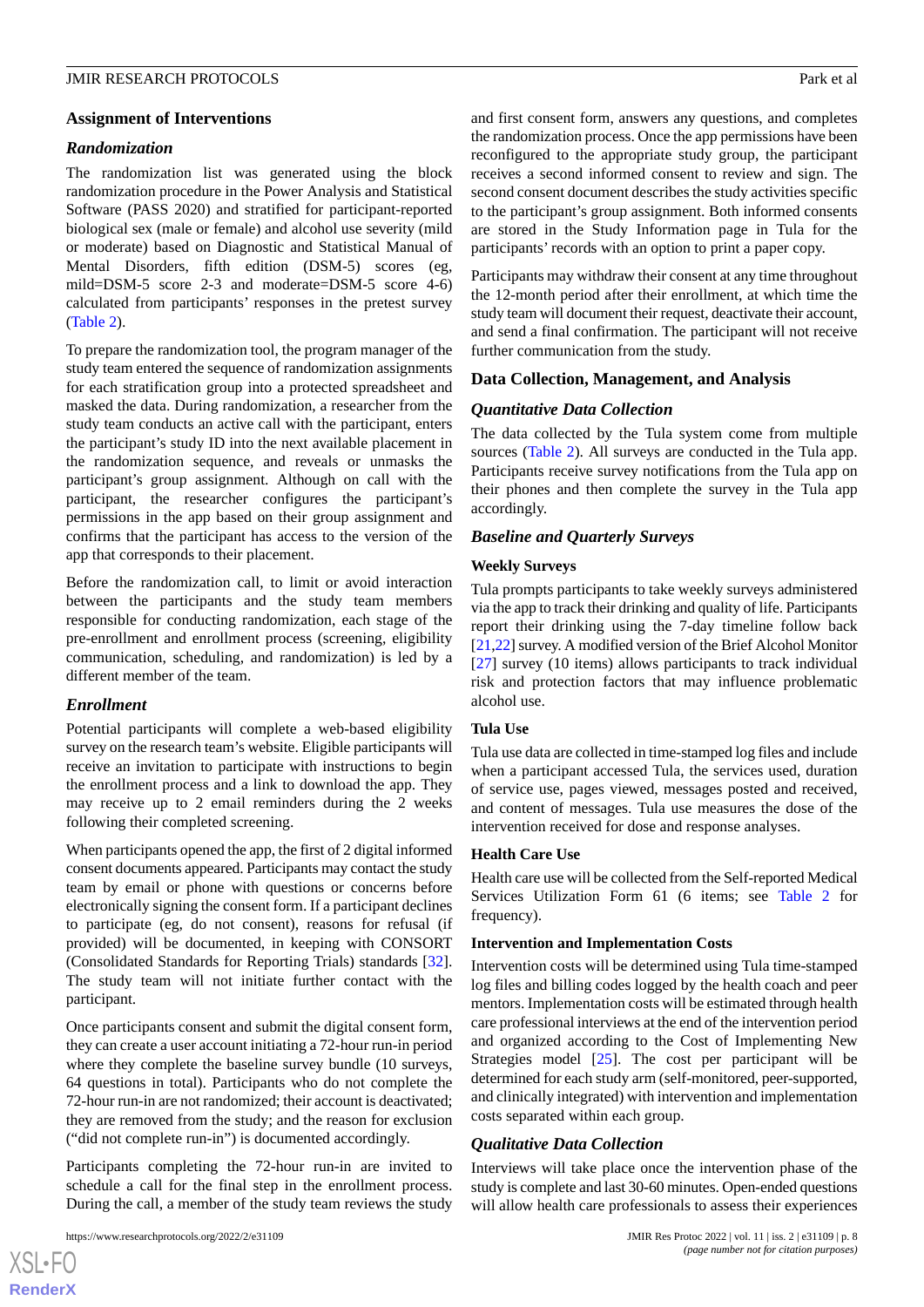with Tula and provide feedback on implementation as well as their thoughts on participants' experiences using Tula. Interviews will be conducted in a private location convenient for participants, either in clinician offices or via a secure videoconference call. All interviews will be audio-recorded and transcribed.

### *Retention or Adherence*

Participants who complete their enrollment in the study are eligible for renumeration. Study incentives are built into the first 12 weekly surveys and 4 quarterly follow-up surveys at months 3, 6, 9, and 12. How to earn the incentives (gift cards) and how the incentives will be distributed monthly to participants by digital gift code sent via the message feature in Tula are explained to participants during the final step of enrollment. At the end of the 12-month study period, participants could potentially earn up to US \$250 in gift cards.

# *Data Analysis*

# **Primary Analysis**

The analysis assesses the direct treatment effects on participant outcomes over time. We will construct a longitudinal model of the outcome measures at 3, 6, 9, and 12 months after randomization. Variables, stratified by sex and severity of alcohol use, will be included as factors in the model. The baseline values of the outcome will be included as covariates, with a separate model for each primary outcome (risky drinking days and quality of life). This longitudinal analysis is complicated by the dependence on successive observations made on the same individual. Furthermore, as complete control of measurement is not possible, there may be incomplete data from individual participants. Therefore, we will conduct a mixed-model analysis of repeated measures based on the general linear model with the assessment of various covariance structures (compound symmetrical, autoregressive order one, and unstructured). Covariance structure selection is based on the Akaike information criterion and Schwarz Bayesian criterion [[23](#page-10-13)[,24](#page-10-14)]. Pairwise comparisons between treatment groups and specific treatment time contrasts in the mixed model will be conducted to respond to between-group effects and time-based effects.

#### **Descriptive Analyses**

The research team will use descriptive statistics for all demographic and clinical variables across all 3 arms. To assess the impact of chance baseline imbalances between arms on intervention effect estimates, variables with noticeable differences will be included as covariates in a sensitivity analysis.

#### **Mediation and Moderation Analysis**

To augment the intervention analysis, we will estimate the direct and indirect effects that groups have on the outcomes by mediating variables using the structural equation model method. To test moderation effects, the interaction of the moderators (gender and severity of alcohol use severity) and randomization will be added to the model and estimated separately. We will examine the magnitude and direction of differential intervention effects between levels in these moderators (eg, male vs female).

#### **Cost-effectiveness Analysis**

Operational cost will be calculated based on the tenets of engineering economics. This study will use incremental cost-effectiveness ratios to compare the clinically integrated, peer-supported, and self-monitored groups. The incremental cost associated with reductions in drinking days and improvements in quality of life will be calculated over the 12-month intervention period.

#### **Qualitative Data Analysis**

Content analysis will describe how Tula use can improve patient outcomes, identify potential improvements in Tula, and identify how qualitative data can supplement the quantitative analysis. A qualitative researcher will construct a coding scheme to assess the ideas of the study to capture references to a concept. The analyses will help the research team refine Tula for future dissemination by determining the individual and organizational conditions necessary to promote effectiveness.

# **Data Monitoring**

All study data collected by the app will be stored in secure password-protected servers. No patient health information will be collected from their electronic medical records, and no data collected by the app will be entered into patients' electronic medical records or affect the legal medical record. All participants are assigned an ID number, and all data will be deidentified before exporting for statistical analyses. Any hard copy–identifying information will be stored in a locked cabinet. When all study activities are complete, audio recordings, participant ID, and other identifiable information will be destroyed; only the deidentified code will remain.

With consultation from the funding agency (National Institute on Alcoholism and Alcohol Abuse) and the institutional review board, this protocol was exempted from requiring a formal data monitoring committee review.

# **Ethics Approval**

This protocol was initially approved by the Health Sciences Minimal Risk Institutional Review Board (2019-0337) with subsequent annual reviews.

# *Results*

This study is currently ongoing. Recruitment began on March 6, 2020, but was suspended on March 13, 2020, due to the COVID-19 pandemic restrictions. Limited recruitment resumed on July 6, 2020. The trial status as of November 17, 2021, is as follows: 357 participants have been enrolled in the study toward a planned enrollment of 546 participants. This study is expected to conclude on September 1st, 2023.

# *Discussion*

# **Challenges**

With the ubiquity of smartphones, the use of mHealth apps to improve the management of chronic diseases, including unhealthy alcohol use, is increasing. However, the extent of human interaction needed to achieve effective and cost-effective benefits of mHealth remains a challenge. The study is designed

```
XS-FO
RenderX
```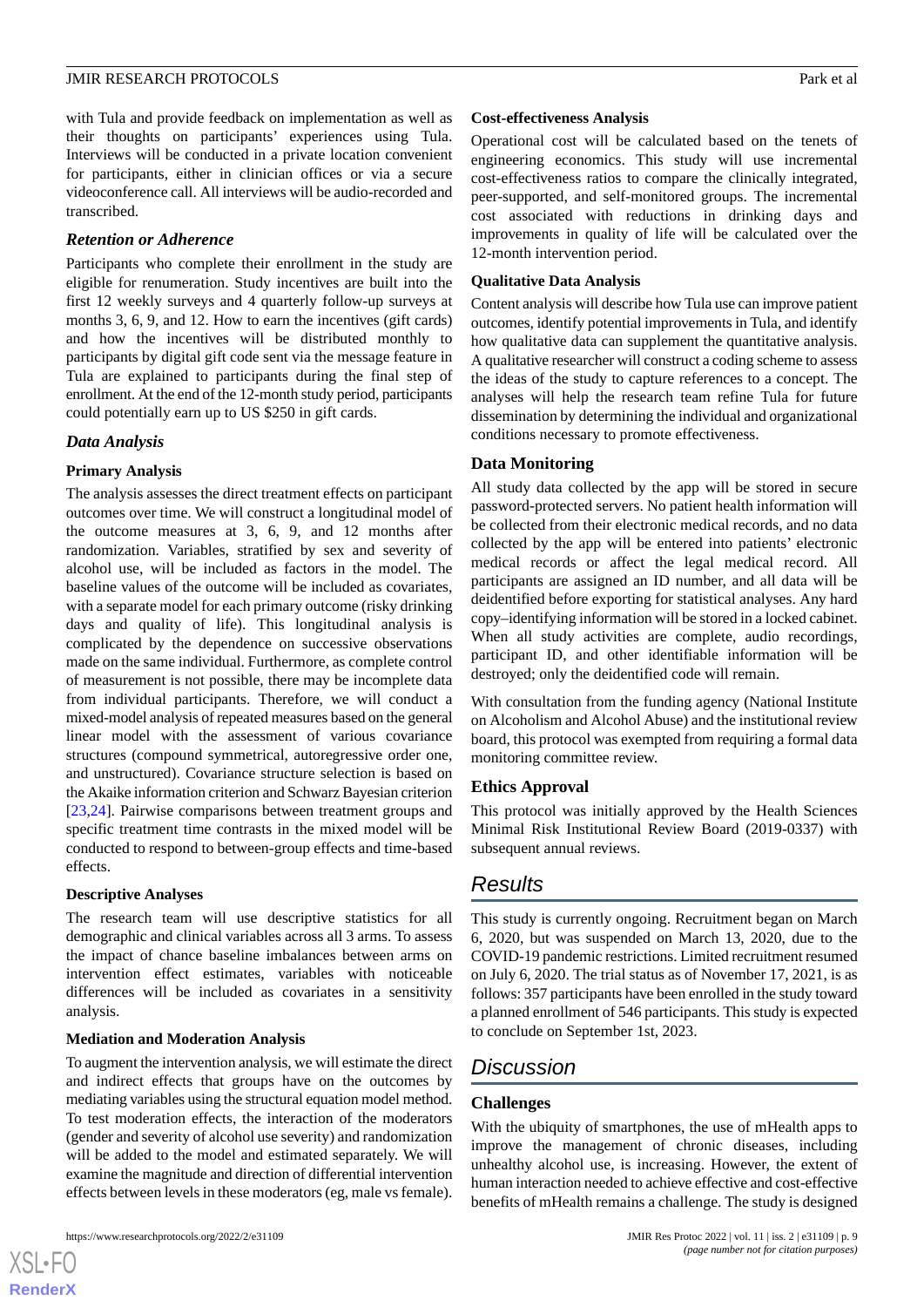to detect differences in the costs and effectiveness of implementing an mHealth intervention using 3 strategies that systematically vary the level of human touch provided to support its use by patients. Such a novel approach to implementing an mHealth system presents several challenges, primarily stemming from disruptions associated with the COVID-19 pandemic. One of the biggest challenges involves outreach and recruitment in communities of color. Creating trust in messaging, which was already a challenge, was doubly impacted by the COVID-19 pandemic as well as by police brutality in African American communities nationwide. Although an mHealth study by design is digital and remote, more challenges arose regarding ways to engage with clinics and community organizations for recruitment, particularly with local leaders from underrepresented and marginalized communities. Finally, with increased reliance on digital technologies caused by the pandemic, there was an unexpected surge in internet bot activities, creating a spike in false screening results that required increased safeguarding and monitoring by the research team.

# **Lessons Learned**

There have been lessons learned, aside from the challenges encountered in executing this protocol. Getting clinician feedback and conducting usability tests of the app with potential participants before recruitment helped create a broader and more user-friendly mHealth intervention and implementation climate. Developing a flexible and adaptive recruitment strategy was also an important lesson learned for a study reliant on participant self-referral, especially when encountering unexpected situations such as the novel COVID-19 pandemic. Another lesson learned has been understanding the varied forms that the stigma of alcohol use presents itself within different communities and cultures. With alcohol misuse, high-risk drinking, and AUD constituting a public health crisis in the United States, testing whether an app such as Tula can benefit patients in a primary health care system is essential in determining the future role of mHealth in reducing drinking and alcohol-related harm. The results of this study may also provide guidance to policy makers and health care decision makers on the most cost-effective ways to incorporate technology in health care settings.

# **Acknowledgments**

This study was funded by the National Institute on Alcohol Abuse and Alcoholism of the National Institutes of Health under award R01AA024150.

This protocol was developed in accordance with SPIRIT (Standard Protocol Items: Recommendations for Interventional Trials) guidelines [[34\]](#page-11-2).

#### **Conflicts of Interest**

<span id="page-9-0"></span>AQ has a shareholder interest in CHESS Health, a public benefit corporation that disseminates technology to the specialty addiction treatment system. The relationship between the author and CHESS Mobile Health is managed the University of Wisconsin–Madison's Conflict of Interest Committee.

#### **References**

- <span id="page-9-2"></span><span id="page-9-1"></span>1. Grant BF, Chou SP, Saha TD, Pickering RP, Kerridge BT, Ruan WJ, et al. Prevalence of 12-month alcohol use, high-risk drinking, and DSM-IV alcohol use disorder in the United States, 2001-2002 to 2012-2013: results from the National Epidemiologic Survey on Alcohol and Related Conditions. JAMA Psychiatry 2017;74(9):911-923 [[FREE Full text](http://europepmc.org/abstract/MED/28793133)] [doi: [10.1001/jamapsychiatry.2017.2161](http://dx.doi.org/10.1001/jamapsychiatry.2017.2161)] [Medline: [28793133](http://www.ncbi.nlm.nih.gov/entrez/query.fcgi?cmd=Retrieve&db=PubMed&list_uids=28793133&dopt=Abstract)]
- <span id="page-9-3"></span>2. What is a standard drink? National Institute of Alcohol Abuse and Alcoholism. URL: [https://www.niaaa.nih.gov/](https://www.niaaa.nih.gov/alcohols-effects-health/overview-alcohol-consumption/what-standard-drink) [alcohols-effects-health/overview-alcohol-consumption/what-standard-drink](https://www.niaaa.nih.gov/alcohols-effects-health/overview-alcohol-consumption/what-standard-drink) [accessed 2021-08-06]
- <span id="page-9-4"></span>3. Knox J, Hasin DS, Larson FR, Kranzler HR. Prevention, screening, and treatment for heavy drinking and alcohol use disorder. Lancet Psychiatry 2019;6(12):1054-1067 [\[FREE Full text\]](http://europepmc.org/abstract/MED/31630982) [doi: [10.1016/S2215-0366\(19\)30213-5](http://dx.doi.org/10.1016/S2215-0366(19)30213-5)] [Medline: [31630982](http://www.ncbi.nlm.nih.gov/entrez/query.fcgi?cmd=Retrieve&db=PubMed&list_uids=31630982&dopt=Abstract)]
- <span id="page-9-5"></span>4. Totten AM, Womack DM, Eden KB, McDonagh MS, Griffin JC, Grusing S, et al. Telehealth: mapping the evidence for patient outcomes from systematic reviews. Rockville: Agency for Healthcare Research and Quality (US); 2016.
- <span id="page-9-6"></span>5. Lee JA, Choi M, Lee SA, Jiang N. Effective behavioral intervention strategies using mobile health applications for chronic disease management: a systematic review. BMC Med Inform Decis Mak 2018;18(1):12 [[FREE Full text](https://bmcmedinformdecismak.biomedcentral.com/articles/10.1186/s12911-018-0591-0)] [doi: [10.1186/s12911-018-0591-0\]](http://dx.doi.org/10.1186/s12911-018-0591-0) [Medline: [29458358](http://www.ncbi.nlm.nih.gov/entrez/query.fcgi?cmd=Retrieve&db=PubMed&list_uids=29458358&dopt=Abstract)]
- <span id="page-9-7"></span>6. Song T, Qian S, Yu P. Mobile health interventions for self-control of unhealthy alcohol use: systematic review. JMIR Mhealth Uhealth 2019;7(1):e10899 [\[FREE Full text](https://mhealth.jmir.org/2019/1/e10899/)] [doi: [10.2196/10899\]](http://dx.doi.org/10.2196/10899) [Medline: [30694200\]](http://www.ncbi.nlm.nih.gov/entrez/query.fcgi?cmd=Retrieve&db=PubMed&list_uids=30694200&dopt=Abstract)
- 7. Fowler LA, Holt SL, Joshi D. Mobile technology-based interventions for adult users of alcohol: a systematic review of the literature. Addict Behav 2016;62:25-34. [doi: [10.1016/j.addbeh.2016.06.008](http://dx.doi.org/10.1016/j.addbeh.2016.06.008)] [Medline: [27310031](http://www.ncbi.nlm.nih.gov/entrez/query.fcgi?cmd=Retrieve&db=PubMed&list_uids=27310031&dopt=Abstract)]
- 8. Gustafson DH, McTavish FM, Chih MY, Atwood AK, Johnson RA, Boyle MG, et al. A smartphone application to support recovery from alcoholism: a randomized clinical trial. JAMA Psychiatry 2014;71(5):566-572 [[FREE Full text](http://europepmc.org/abstract/MED/24671165)] [doi: [10.1001/jamapsychiatry.2013.4642](http://dx.doi.org/10.1001/jamapsychiatry.2013.4642)] [Medline: [24671165](http://www.ncbi.nlm.nih.gov/entrez/query.fcgi?cmd=Retrieve&db=PubMed&list_uids=24671165&dopt=Abstract)]
- 9. The mPOWER project: results of a pharmacotherapy model integrated with mobile health technology for veterans working through substance use disorders. ChessHealth. 2014. URL: [https://www.chess.health/case-studies/the-mpower-project-](https://www.chess.health/case-studies/the-mpower-project-results-of-a-pharmacotherapy-model-integrated-with-mobile-health-technology-for-veterans-working-through-substance-use-disorders/)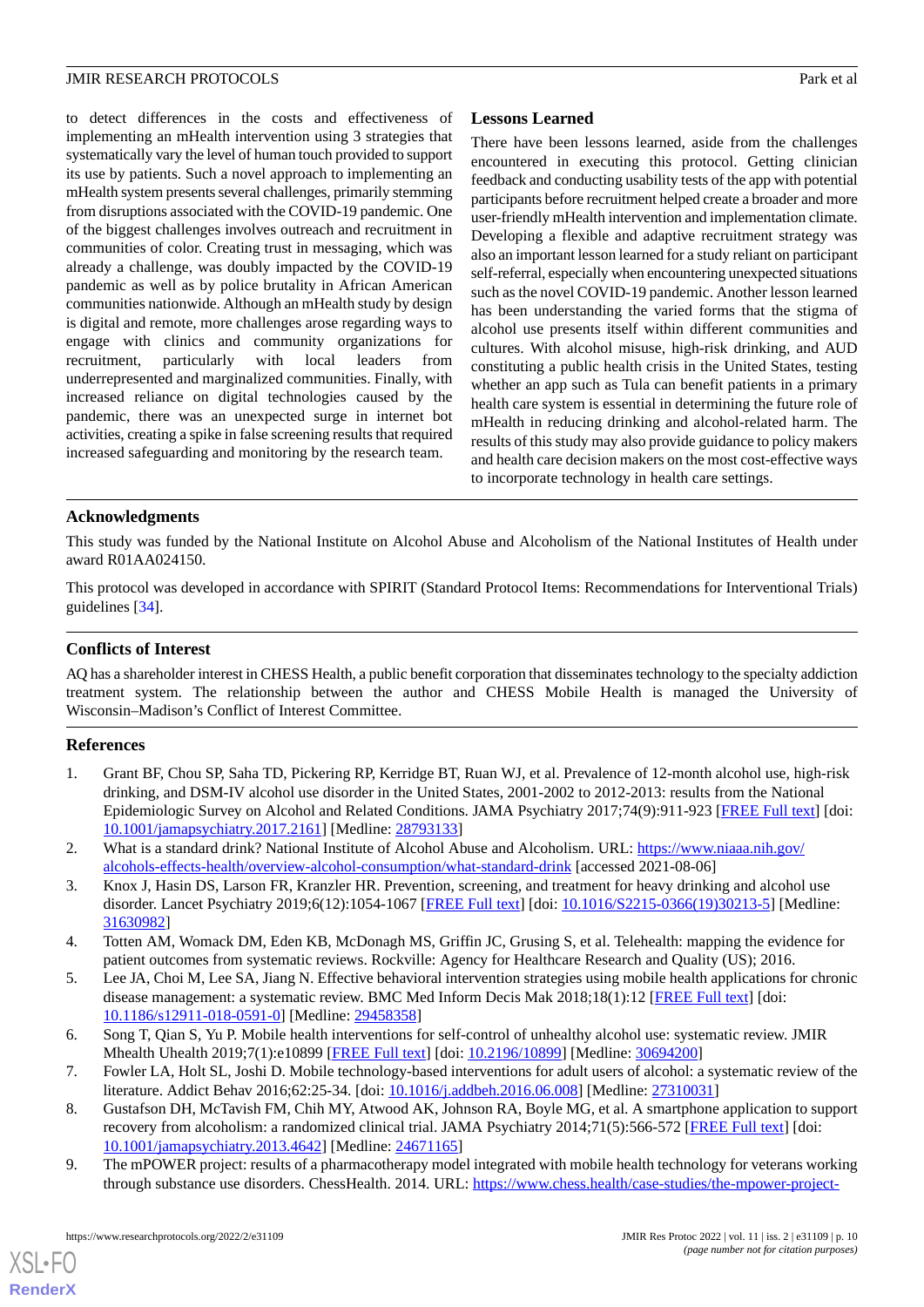[results-of-a-pharmacotherapy-model-integrated-with-mobile-health-technology-for-veterans-working-through-substance-use-disorders/](https://www.chess.health/case-studies/the-mpower-project-results-of-a-pharmacotherapy-model-integrated-with-mobile-health-technology-for-veterans-working-through-substance-use-disorders/) [accessed 2020-01-10]

- <span id="page-10-0"></span>10. Johnston DC, Mathews WD, Maus A, Gustafson DH. Using smartphones to improve treatment retention among impoverished substance-using Appalachian women: a naturalistic study. Subst Abuse 2019;13:1178221819861377 [\[FREE Full text\]](https://journals.sagepub.com/doi/10.1177/1178221819861377?url_ver=Z39.88-2003&rfr_id=ori:rid:crossref.org&rfr_dat=cr_pub%3dpubmed) [doi: [10.1177/1178221819861377\]](http://dx.doi.org/10.1177/1178221819861377) [Medline: [31312084\]](http://www.ncbi.nlm.nih.gov/entrez/query.fcgi?cmd=Retrieve&db=PubMed&list_uids=31312084&dopt=Abstract)
- <span id="page-10-2"></span><span id="page-10-1"></span>11. Johnson K, Richards S, Chih MY, Moon TJ, Curtis H, Gustafson DH. A pilot test of a mobile app for drug court participants. Subst Abuse 2016;10:1-7 [[FREE Full text](https://journals.sagepub.com/doi/10.4137/SART.S33390?url_ver=Z39.88-2003&rfr_id=ori:rid:crossref.org&rfr_dat=cr_pub%3dpubmed)] [doi: [10.4137/SART.S33390](http://dx.doi.org/10.4137/SART.S33390)] [Medline: [26917964\]](http://www.ncbi.nlm.nih.gov/entrez/query.fcgi?cmd=Retrieve&db=PubMed&list_uids=26917964&dopt=Abstract)
- <span id="page-10-3"></span>12. Muroff J, Robinson W, Chassler D, López LM, Gaitan E, Lundgren L, et al. Use of a smartphone recovery tool for Latinos with co-occurring alcohol and other drug disorders and mental disorders. J Dual Diagn 2017;13(4):280-290. [doi: [10.1080/15504263.2017.1348649\]](http://dx.doi.org/10.1080/15504263.2017.1348649) [Medline: [28692420\]](http://www.ncbi.nlm.nih.gov/entrez/query.fcgi?cmd=Retrieve&db=PubMed&list_uids=28692420&dopt=Abstract)
- <span id="page-10-4"></span>13. Gustafson Sr DH, Landucci G, McTavish F, Kornfield R, Johnson RA, Mares ML, et al. The effect of bundling medication-assisted treatment for opioid addiction with mHealth: study protocol for a randomized clinical trial. Trials 2016;17(1):592 [[FREE Full text\]](https://trialsjournal.biomedcentral.com/articles/10.1186/s13063-016-1726-1) [doi: [10.1186/s13063-016-1726-1](http://dx.doi.org/10.1186/s13063-016-1726-1)] [Medline: [27955689](http://www.ncbi.nlm.nih.gov/entrez/query.fcgi?cmd=Retrieve&db=PubMed&list_uids=27955689&dopt=Abstract)]
- <span id="page-10-5"></span>14. Quanbeck A, Gustafson DH, Marsch LA, Chih MY, Kornfield R, McTavish F, et al. Implementing a mobile health system to integrate the treatment of addiction into primary care: a hybrid implementation-effectiveness study. J Med Internet Res 2018;20(1):e37 [\[FREE Full text](https://www.jmir.org/2018/1/e37/)] [doi: [10.2196/jmir.8928\]](http://dx.doi.org/10.2196/jmir.8928) [Medline: [29382624](http://www.ncbi.nlm.nih.gov/entrez/query.fcgi?cmd=Retrieve&db=PubMed&list_uids=29382624&dopt=Abstract)]
- <span id="page-10-6"></span>15. Ryan RM, Deci EL. Self-determination theory and the facilitation of intrinsic motivation, social development, and well-being. Am Psychol 2000;55(1):68-78. [doi: [10.1037//0003-066x.55.1.68](http://dx.doi.org/10.1037//0003-066x.55.1.68)] [Medline: [11392867\]](http://www.ncbi.nlm.nih.gov/entrez/query.fcgi?cmd=Retrieve&db=PubMed&list_uids=11392867&dopt=Abstract)
- <span id="page-10-7"></span>16. Curran GM, Bauer M, Mittman B, Pyne JM, Stetler C. Effectiveness-implementation hybrid designs: combining elements of clinical effectiveness and implementation research to enhance public health impact. Med Care 2012;50(3):217-226 [[FREE Full text](http://europepmc.org/abstract/MED/22310560)] [doi: [10.1097/MLR.0b013e3182408812](http://dx.doi.org/10.1097/MLR.0b013e3182408812)] [Medline: [22310560](http://www.ncbi.nlm.nih.gov/entrez/query.fcgi?cmd=Retrieve&db=PubMed&list_uids=22310560&dopt=Abstract)]
- <span id="page-10-9"></span><span id="page-10-8"></span>17. Hermes ED, Lyon AR, Schueller SM, Glass JE. Measuring the implementation of behavioral intervention technologies: recharacterization of established outcomes. J Med Internet Res 2019;21(1):e11752 [[FREE Full text](https://www.jmir.org/2019/1/e11752/)] [doi: [10.2196/11752](http://dx.doi.org/10.2196/11752)] [Medline: [30681966](http://www.ncbi.nlm.nih.gov/entrez/query.fcgi?cmd=Retrieve&db=PubMed&list_uids=30681966&dopt=Abstract)]
- 18. Association of Academic Health Centers. URL:<https://www.aahcdc.org/> [accessed 2021-08-06]
- <span id="page-10-10"></span>19. Volk RJ, Steinbauer JR, Cantor SB, Holzer 3rd CE. The Alcohol Use Disorders Identification Test (AUDIT) as a screen for at-risk drinking in primary care patients of different racial/ethnic backgrounds. Addiction 1997;92(2):197-206. [Medline: [9158231\]](http://www.ncbi.nlm.nih.gov/entrez/query.fcgi?cmd=Retrieve&db=PubMed&list_uids=9158231&dopt=Abstract)
- <span id="page-10-12"></span><span id="page-10-11"></span>20. Alcohol use disorder: a comparison between DSM-IVDSM-5. National Institute on Alcohol Abuse and Alcoholism. Bethesda: National Institutes of Health; 2016. URL: [https://www.niaaa.nih.gov/publications/brochures-and-fact-sheets/](https://www.niaaa.nih.gov/publications/brochures-and-fact-sheets/alcohol-use-disorder-comparison-between-dsm) [alcohol-use-disorder-comparison-between-dsm](https://www.niaaa.nih.gov/publications/brochures-and-fact-sheets/alcohol-use-disorder-comparison-between-dsm) [accessed 2021-08-06]
- <span id="page-10-13"></span>21. Sklar SM, Turner NE. A brief measure for the assessment of coping self-efficacy among alcohol and other drug users. Addiction 1999;94(5):723-729. [doi: [10.1046/j.1360-0443.1999.94572310.x](http://dx.doi.org/10.1046/j.1360-0443.1999.94572310.x)] [Medline: [10563037](http://www.ncbi.nlm.nih.gov/entrez/query.fcgi?cmd=Retrieve&db=PubMed&list_uids=10563037&dopt=Abstract)]
- <span id="page-10-15"></span><span id="page-10-14"></span>22. Williams GC, Cox EM, Kouides R, Deci EL. Presenting the facts about smoking to adolescents: effects of an autonomy-supportive style. Arch Pediatr Adolesc Med 1999;153(9):959-964. [doi: [10.1001/archpedi.153.9.959\]](http://dx.doi.org/10.1001/archpedi.153.9.959) [Medline: [10482213](http://www.ncbi.nlm.nih.gov/entrez/query.fcgi?cmd=Retrieve&db=PubMed&list_uids=10482213&dopt=Abstract)]
- <span id="page-10-16"></span>23. Akaike H. A new look at the statistical model identification. IEEE Trans Automat Contr 1974;19(6):716-723. [doi: [10.1109/tac.1974.1100705\]](http://dx.doi.org/10.1109/tac.1974.1100705)
- 24. Schwarz G. Estimating the dimension of a model. Ann Statist 1978;6(2):461-464. [doi: [10.1214/aos/1176344136\]](http://dx.doi.org/10.1214/aos/1176344136)
- <span id="page-10-17"></span>25. Little RJ, Yau LH. Statistical techniques for analyzing data from prevention trials: treatment of no-shows using Rubin's causal model. Psychol Methods 1998;3(2):147-159. [doi: [10.1037/1082-989x.3.2.147\]](http://dx.doi.org/10.1037/1082-989x.3.2.147)
- <span id="page-10-18"></span>26. Namkoong K, DuBenske LL, Shaw BR, Gustafson DH, Hawkins RP, Shah DV, et al. Creating a bond between caregivers online: effect on caregivers' coping strategies. J Health Commun 2012;17(2):125-140 [\[FREE Full text\]](http://europepmc.org/abstract/MED/22004055) [doi: [10.1080/10810730.2011.585687\]](http://dx.doi.org/10.1080/10810730.2011.585687) [Medline: [22004055\]](http://www.ncbi.nlm.nih.gov/entrez/query.fcgi?cmd=Retrieve&db=PubMed&list_uids=22004055&dopt=Abstract)
- <span id="page-10-19"></span>27. Jo B. Statistical power in randomized intervention studies with noncompliance. Psychol Methods 2002;7(2):178-193. [doi: [10.1037/1082-989x.7.2.178\]](http://dx.doi.org/10.1037/1082-989x.7.2.178) [Medline: [12090409](http://www.ncbi.nlm.nih.gov/entrez/query.fcgi?cmd=Retrieve&db=PubMed&list_uids=12090409&dopt=Abstract)]
- <span id="page-10-20"></span>28. Fals-Stewart W, O'Farrell TJ, Freitas TT, McFarlin SK, Rutigliano P. The timeline followback reports of psychoactive substance use by drug-abusing patients: psychometric properties. J Consult Clin Psychol 2000;68(1):134-144. [doi: [10.1037//0022-006x.68.1.134](http://dx.doi.org/10.1037//0022-006x.68.1.134)] [Medline: [10710848](http://www.ncbi.nlm.nih.gov/entrez/query.fcgi?cmd=Retrieve&db=PubMed&list_uids=10710848&dopt=Abstract)]
- <span id="page-10-21"></span>29. Hays RD, Bjorner JB, Revicki DA, Spritzer KL, Cella D. Development of physical and mental health summary scores from the patient-reported outcomes measurement information system (PROMIS) global items. Qual Life Res 2009;18(7):873-880. [doi: [10.1007/s11136-009-9496-9](http://dx.doi.org/10.1007/s11136-009-9496-9)] [Medline: [19543809\]](http://www.ncbi.nlm.nih.gov/entrez/query.fcgi?cmd=Retrieve&db=PubMed&list_uids=19543809&dopt=Abstract)
- 30. Saldana L, Chamberlain P, Bradford WD, Campbell M, Landsverk J. The cost of implementing new strategies (COINS): a method for mapping implementation resources using the stages of implementation completion. Child Youth Serv Rev 2014;39:177-182 [\[FREE Full text\]](http://europepmc.org/abstract/MED/24729650) [doi: [10.1016/j.childyouth.2013.10.006\]](http://dx.doi.org/10.1016/j.childyouth.2013.10.006) [Medline: [24729650](http://www.ncbi.nlm.nih.gov/entrez/query.fcgi?cmd=Retrieve&db=PubMed&list_uids=24729650&dopt=Abstract)]
- 31. Gustafson D, Hawkins R, McTavish F, Pingree S, Chen WC, Volrathongchai K, et al. Internet-based interactive support for cancer patients: are integrated systems better? J Commun 2008;58(2):238-257 [\[FREE Full text\]](http://europepmc.org/abstract/MED/21804645) [doi: [10.1111/j.1460-2466.2008.00383.x\]](http://dx.doi.org/10.1111/j.1460-2466.2008.00383.x) [Medline: [21804645\]](http://www.ncbi.nlm.nih.gov/entrez/query.fcgi?cmd=Retrieve&db=PubMed&list_uids=21804645&dopt=Abstract)